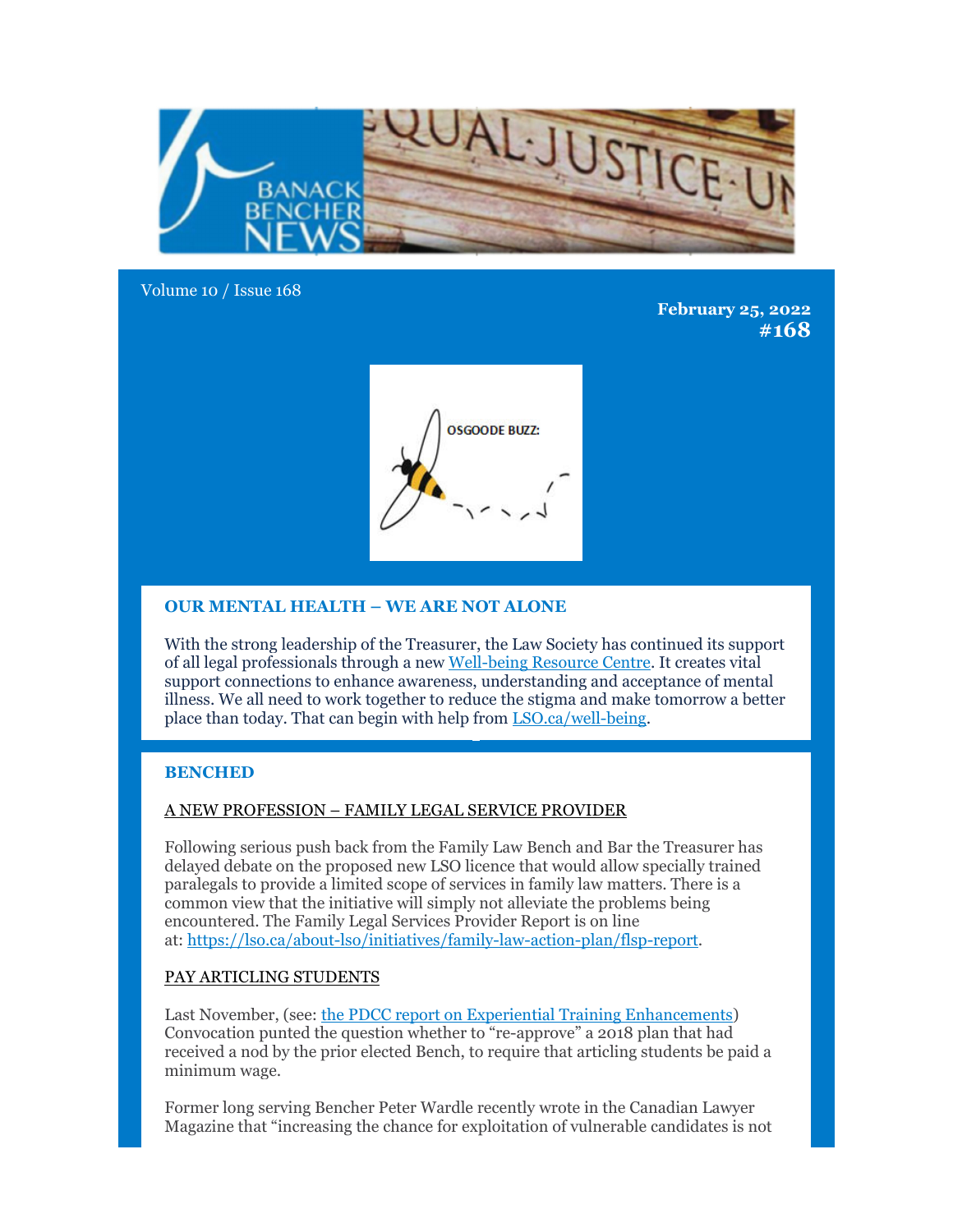in the public interest". (https://www.canadianlawyermag.com/news/opinion/theminimum-articling-salary-debacle-a-sad-day-for-the-law-society-of-ontario/364127).

The go-to LSO solution to stubborn, difficult issues is more consultation. But no matter how many times consultations are undertaken, if they are not implemented widely and in an empirically sound manner to truly reflect the views of all concerned, they will not pass the smell test of fair-minded observers. Unfortunately for proponents of any particular issue, consultations often reveal inconvenient truths. When ignored, the issues are then ripe for remorse, recall and divisive debate, over and over again. Hence, these matters may again be tabled for debate in April. Stay tuned.

Have your say on whether there should be mandatory minimum compensation for articling students and experiential training by March 15, 2022 after considering Lawyer experiential training program enhancements | Law Society of Ontario (lso.ca).

### **BY THE NUMBERS**

In 2021 28% of articling placements were 8 months long and 58% were 9 or 10 months long. The overall pass rates for the Barrister examination were about 77% and for the Solicitor examination 76%. There were 2,504 newly licensed lawyers. 835 lawyers were matched with a coach or advisor and 98% were satisfied or very satisfied with the service. The Practice Management Helpline received over 8,000 inquiries from lawyers, the majority coming from sole or small firm practitioners. The top area of inquiry related to conflicts of interest. Spot audits were conducted on 671 law firms. 74% had minor or no books or record deficiencies but 6% had serious deficiencies.

### **GREAT STEPS FORWARD – DISCIPLINE HEARINGS**

A significant aspect of the work and cost of the Discipline Tribunal relates to adjudicating cases involving a licensee's alleged failure to co-operate with a Law Society investigation. That failure often previously led to frustration or delay in the investigation of a serious complaint of inappropriate conduct. Convocation has approved changes to enhance the public expectation that the professions are effectively investigating and discipling licensees in appropriate cases, in a timely way. The Tribunal Chair, Malcolm Mercer, has explained that there are two key improvements to the current process. First, cases can be streamed to promote written hearings, where appropriate. Also, a break-through innovation is funding for the early appointment of duty counsel (when the Law Society has decided to seek authorization to proceed with discipline for failure to co-operate). This will help licensees to understand their situation, to point to resources and, importantly, to recognize that one size does not fit all. It will create an opportunity to provide needed support and to secure compliance as quickly and cost effectively as possible.

#### **CONTINGENCY FEES YET AGAIN AS OF JANUARY 1, 2022**

The new contingency fee regime that came into effect last July 1 was quickly found to be lacking in many ways despite prior consultations, that resulted in yet more hasty consultations to address gaps and amend the requirements to an expanded group of "sophisticated clients". The regulation was amended as well as the Standard Form Agreement. Ensure you stay up to date and remain in compliance.

Standard Form Contingency Fee Agreement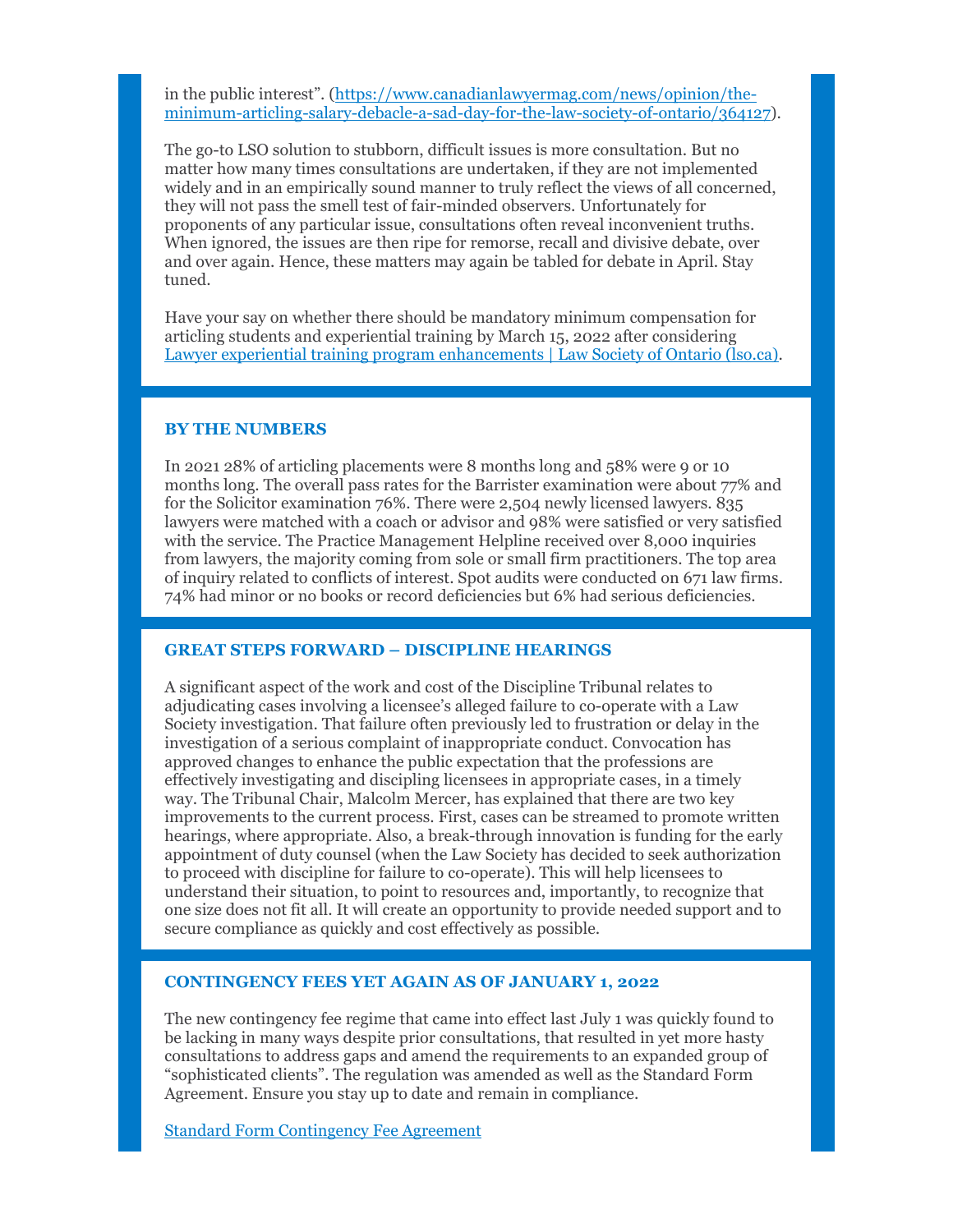### **B.C. SMELLS THE COFFEE: MORNING WAKE UP CALL**

A review of the Law Society of British Columbia's governance structure found that it "is not fit for a modern regulatory body," adding that the number of Benchers is "too many for effective and efficient" decision making. The report included findings that:

- The multiple roles which Benchers are required, or have chosen, to fill results in inevitable conflicts of interest.
- There are too many committees and groups whose roles and accountabilities are unclear.
- There is a lack of engagement with regulatory matters.
- The law society is too involved in responding to the interests of the legal profession.

Ontario Benchers should recognize that governance principles, policy and practice have evolved and there must be better ways to fulfill the critical public interest mandate of the LSO by making necessary changes to our existing model.

See the report at https://www.lawsociety.bc.ca/Website/media/Shared/docs/about/GovernanceRevie w-2021.pdf

## **UK LAW SCHOOL PUTS ITS MONEY WHERE IT FAILS**

The University of Law, a private UK-based legal educator has announced that it will extend a program offering money back to graduates who struggle to find legal work after graduating. LLM legal practice students can claim half their tuition fees back in cash if they have not secured employment nine months after graduation. Now that is accountability for the quality of a very expensive product being sold to students. How about Ontario schools?

### **METROLINX BITES AT OSGOODE LANDS**

Metrolinx plans to have the new main subway entrance on the Osgoode Hall grounds by expropriating land along Queen Street within the existing cast iron historic fence at the expense of the 200 year old natural landscape. Seeing the construction of other new stations, we can only fear the jarring effect of the modern construction adjacent to the grand buildings housing the Courts and Law Society. Hopefully our Law Society leadership will be as successful in their discussions with the Province and Metrolinx as Bencher Clay Ruby was in negotiating the reduced effect of the construction of the Four Seasons Centre for the Performing Arts, completed in 2006.

### **GET INVOLVED**

Become engaged in the regulation of our Profession by watching your Bencher representatives on April 28, 2022 discuss matters of importance on the Law Society webcast which can be sourced at www.lso.ca.

Go to <u>lso.ca</u> under "News & Events" to find the webcast link.